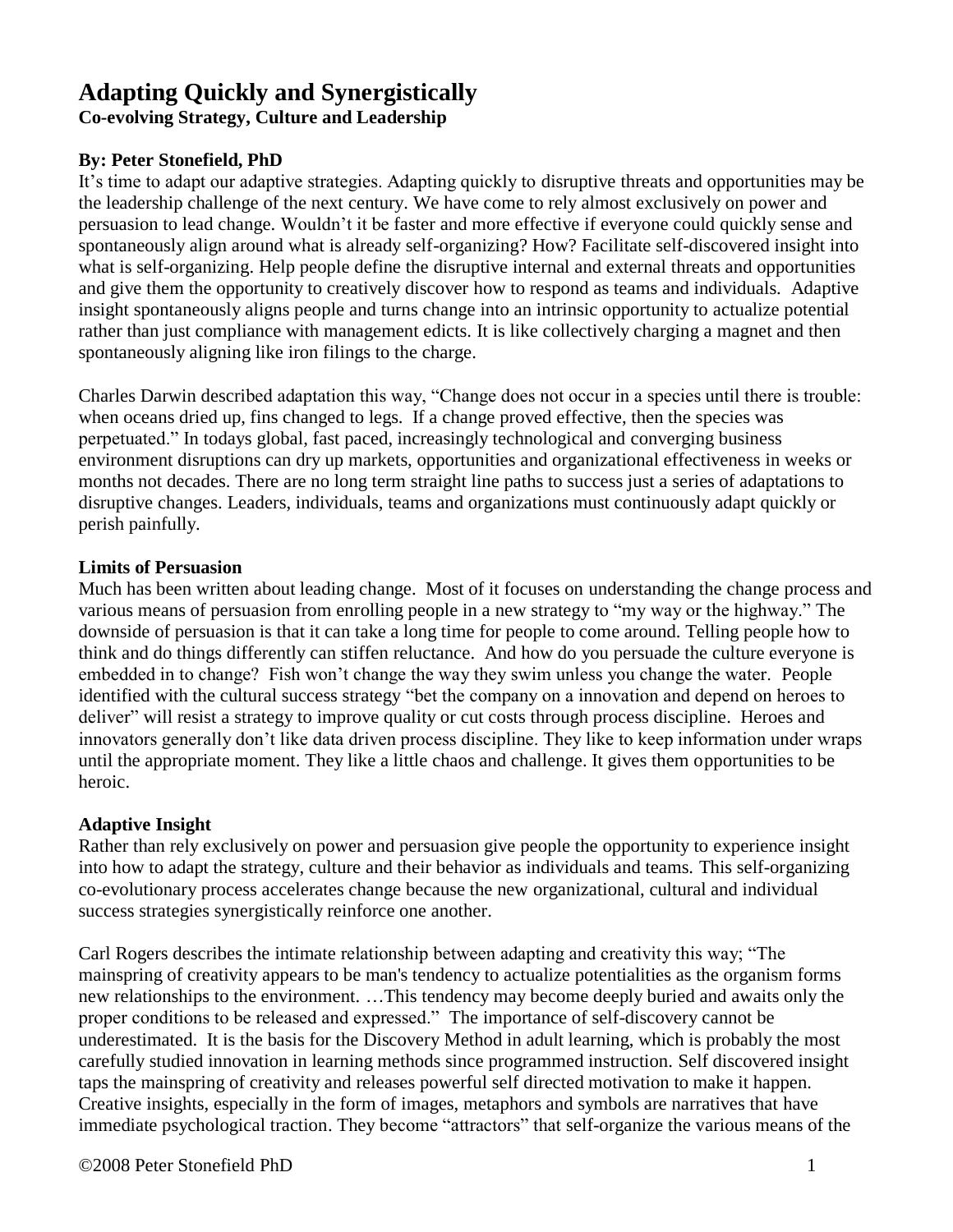mind to their ends. With intention, attention, action and positive feedback they become living "visions" that take on a life of their own. Vern May, Director of Dow Chemical's Western Area Science and Technology Laboratories proclaimed; "every good thing that has happened, during the last two years, at WASTL is traceable to those images." A Sun Microsystems Director responsible for merging an acquisition told me "that the image of some people riding the crest of the wave and others struggling and drowning trying to catch up provided the breakthrough insight that enabled the teams to align in 3 hours after struggling for over 6 months."

### **Shared Insight**

To illustrate, consider the following self-discovered shared insights of two teams from a communications equipment manufacturer with sales of 1.5 billion. An Executive level team consisting of the VP of Engineering and 9 Engineering Directors and Engineering Services Management Team consisting of a Director and 8 managers.

### **Executive Team**

To facilitate self-discovered shared insight I organized a "back to the future" conversation about the evolution of organizational strategy, leadership and culture. The conversation began with the team reflectively thinking about the past. The focus was on surfacing past adaptive strategies and lessons learned. The core cultural adaptive strategy from the past was identified as "get the deal no matter what the price and depend upon engineering and operations to make it at a profit." Using this strategy the company gained a dominant 65% market share.

### **Connecting the Dots**

One of the purposes of the reflective thinking was to stir up the dots for the subconscious creative process that self-organizes and connects them in the form of images, metaphors and symbols. The highly creative process moves people beyond current mindsets and their traditional ways of thinking. It taps the subconscious creative process to discover powerful new insights. At first glance, one's skeptic might dismiss the images as kids' fantasies. However, Einstein, Poincare, Kekule and many other brilliant scientists,

engineers and executives have attributed their insights to symbolic images. Kekule's image of a snake biting its own tail gave him the insight into the closed structure of the benzene ring which was the foundation for all organic chemistry. An eagle's claw holding a molecule gave a WASTL researcher

insight into how to stabilize a chemical process. Frequently, difficult to discuss issues are revealed in an impersonal, metaphorical and often humorous way. Albert Bandura expresses it this way; "Symbols serve as vehicles of thought that enable people to store the information required to guide future behaviors." "By symbolizing their experience, people give structure, meaning and continuity to their lives." Symbols are condensed narratives.

### **The Past**

All the images are replicas of the originals. Two of the 10 images symbolizing the past are shown. The creators' comments were typed for clarity.

©2008 Peter Stonefield PhD 2 Figure 1. metaphorically captured what it was like in engineering, given the corporate cultural adaptive strategy, "get the deal no matter what the price and depend on engineering and operations to make it at a profit." The image on the left in Figure 2 and others depicted a Top Gun, My Way, leadership styles symbolized by Cowboys,





Processes

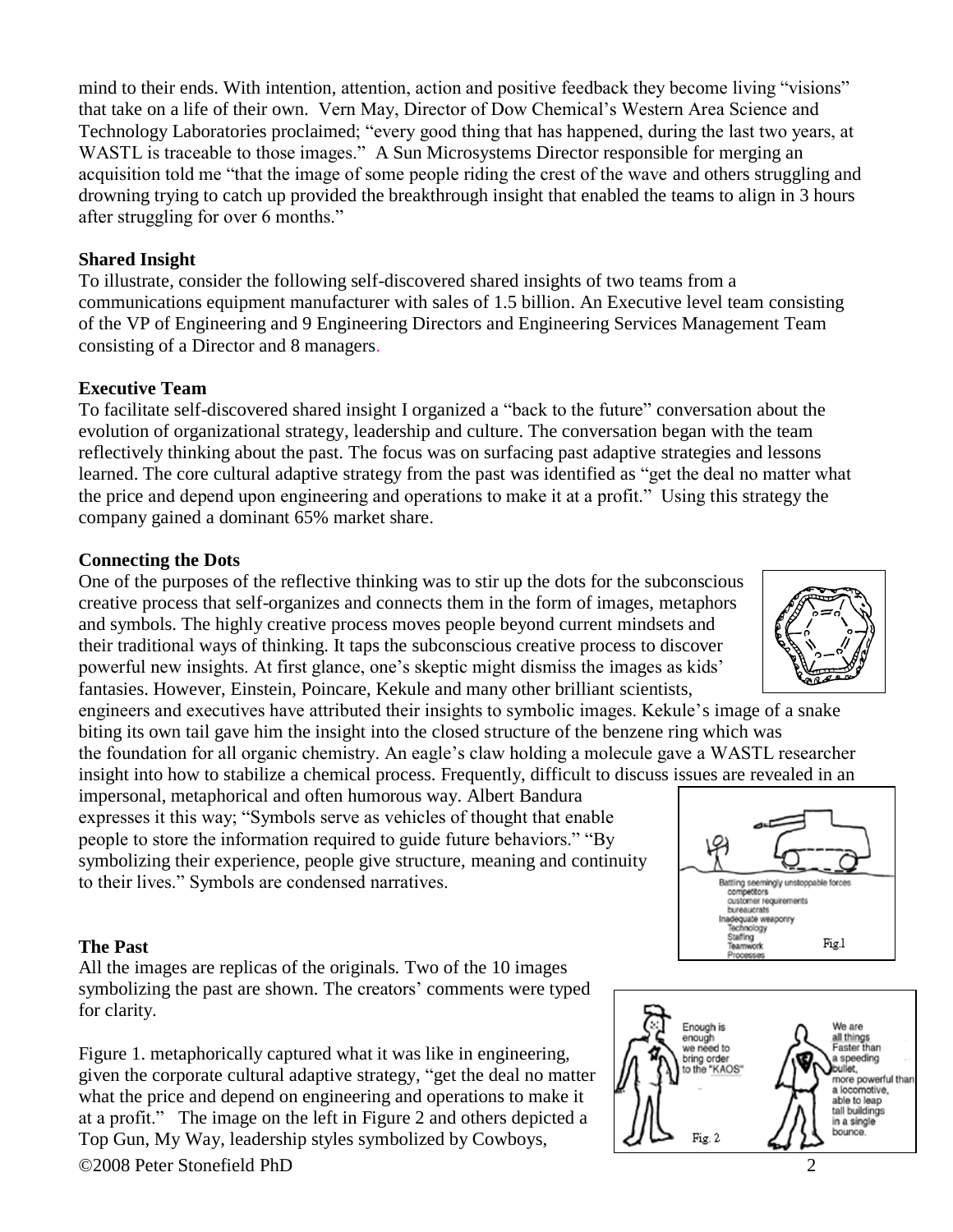Sheriffs and Heroes working in chaos. Some of the specific behaviors and narratives attached to these images were: not making decisions until the very last moment because "changes were always on the way;" frequent management "shoot outs;" hiding information, no trust and poor employee / management relationships characterized as "us versus them." Once the images were interpreted, the self-organizing process moved towards the future with an environmental scan.

### **The Future**

The Executive Team identified the current environmental pressure as losing market share due to regulatory changes, increasing technological innovation and new competitors. In addition there was increasing pressure to shrink product development cycle times and costs. If that weren't enough, a recent organizational survey, showed morale in engineering was at an all time low.

This time the creative thinking exercise generated insights into how to adapt. The image on the right in Figure 2 suggested they would become like a speeding bullet and make changes rapidly. The most profound insights came from the image in figure 4. It was first seen as a chess game. It took awhile for the creator and others to interpret it as an adaptive design architecture that would support a wide range of product features. This would enable customers to quickly customize services to end users at minimal cost. Within minutes they recognized the potential need for several design architectures for different market segments. Each would support a specific range of functionality. The Product Development Director immediately turned the architectures into adaptive manufacturing platforms. Each platform would support agile or lean manufacturing strategies.

Three images suggested decentralizing engineering. Selling adaptive design architectures rather than a specific product would require engineers in the field. An image of engineers exiting an airplane in China pointed to a complementary strategy of deploying product development engineers, perhaps full time, in China to better coordinate manufacturing.

The remaining three images focused on the need for honest, wise enabling leadership and revitalizing the engineering community. A wise owl and honest Abe Lincoln in figure 8 symbolized the new leadership. The Egyptian symbol in figure 9 of the Phoenix Rising from the ashes symbolized revitalizing the engineering community. Everyone expressed

complete surprise as there was no discussion of any of these ideas prior to the session.

### **Co-evolutionary Next Steps**

The images pointed to co-evolutionary adaptive next steps for Engineering strategy, overall leadership and culture. Adaptive architectures and manufacturing platforms would be created that enables rapid product customization at minimal cost. The leadership would focus on wisdom, integrity and empowerment. The core cultural strategy would evolve to "get the best deals no matter what the price." The best deals would be those that fit in the adaptive architectures.

I was struck by how quickly a very combative group became spontaneously aligned and committed to their shared insights. It was as if some hidden organizing field spontaneously emerged through their complementary insights. One Director noted the obvious excitement and expressed concern about how to keep the momentum alive.





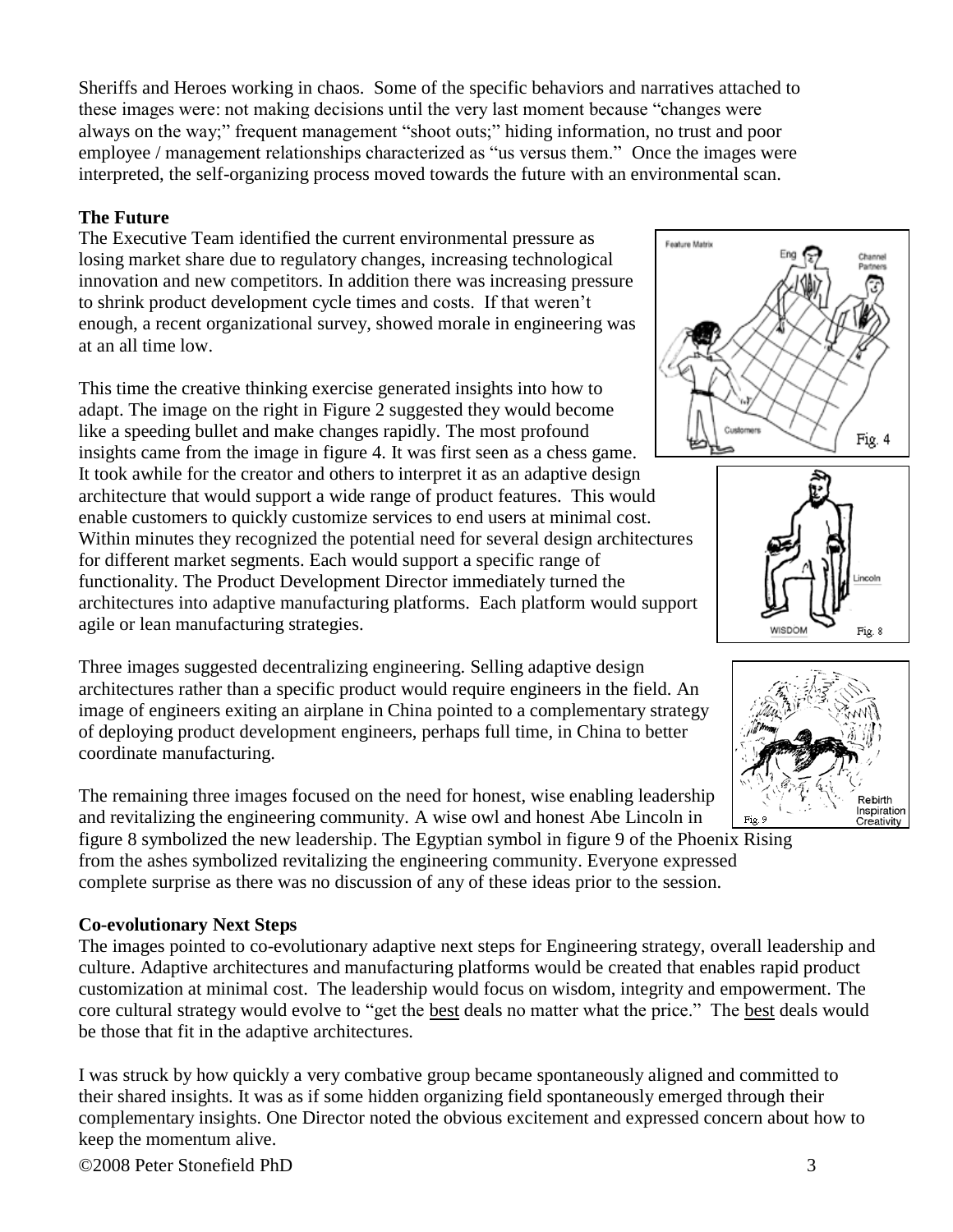# **The Past-Engineering Services Management Team**

The Engineering Services Management Team's images of the past reflected a war time and cowboy combative atmosphere as shown in figures 10 and others.

Figures 13 and another image offered shared insights into the low

morale of the management and staff of engineering services. Engineering Services personnel were treated like second-class citizens with little positive recognition and no "respect." Figure 13 indicates that recognition only went to one piece of the overall engineering activity, the design teams.

The individual who had image Figure 14 wasn't sure what it was. Once it was identified as a Hydra, it became particularly insightful. In Greek mythology, the Hydra was a dreadfully feared creature that would ferociously devour its competitors. However, once its enemies were at bay it would frequently turn on itself. Like a Hydra, they gained a 65% market share then turned on each other. The Team connected the Hydra to several current behaviors within their group and throughout the organization. One company-wide example was an e-mail issue escalation system. It was designed to quickly escalate issues to senior management's attention by red flagging them. However, not long after it was established people began to use it to embarrass other groups and individuals by red flagging issues without any significant attempt to reconcile them at lower levels. In some instances insignificant issues were flagged to "out draw" someone. Shortly after this session the Engineering VP, Director of Engineering Services and I explained the image of the Hydra to the new CEO. Thirty minutes later the issue escalation system was halted.



# **The Future**

# **Engineering Services Management Team**

Like the Executive team the Engineering Services team identified the environmental pressure as low moral, increasing innovation, new competitors, user pressure to standardize, shrinking cycle times and reducing development costs. The Director also introduced the new overall engineering strategy of adaptive architectures.

Their images for the future pointed to new adaptive strategies for Engineering Services. Figures 16, 20 and another image suggested a team adaptive strategy of defining and facilitating product development processes with particular attention on clear handoffs between groups. Figure 20 was particularly interesting. The nodes in the image represented the architectural design groups, product development groups and manufacturing. The new role of engineering services would be to weave the connections between the nodes. They would define the processes, establish standards, and leverage knowledge. Just interpreting the image lifted the moral and raised the self-esteem of the group in the moment. Everyone present could see the importance of









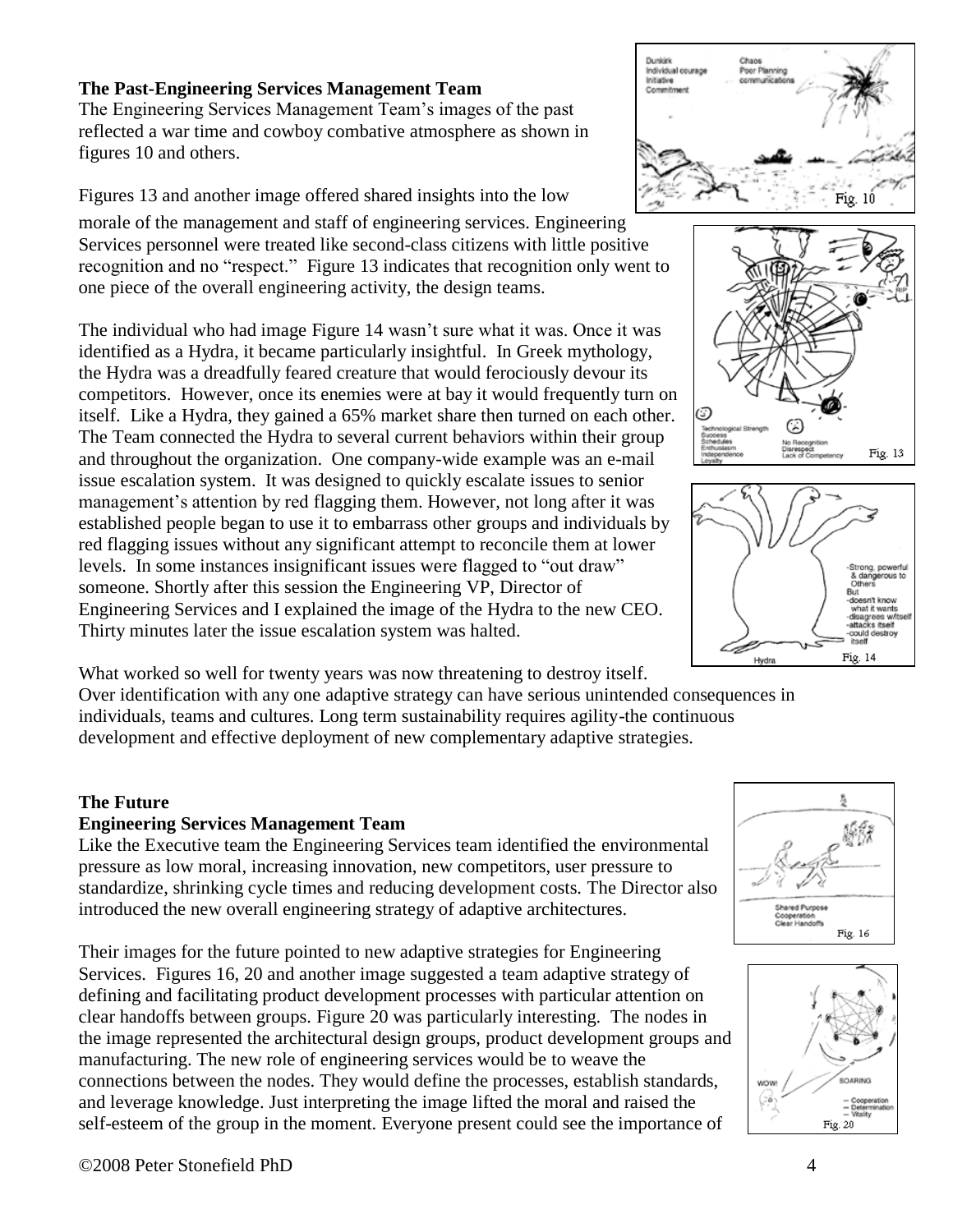their contribution and expressed excitement around making it happen. Figures 18 and another image pointed to an individual development focus on developing collaborative leadership and teamwork.

They forged shared commitments to model collaborative leadership within the management team and with partners from the project groups and operations. They will approach all partner nodes to establish a shared purpose, vision, commitments and performance measures for defining and facilitating the product development processes.

### **Measurable Goals**

After the Engineering VP enrolled the CEO, Marketing and Sales in the new strategy both teams established measurable goals based on the adaptive architectures strategy. Goals were established for decreasing product development cycle times and costs as well as reducing manufacturing costs and revitalize the engineering community.

### **Co-evolution of Individual Leadership**

None of this can happen unless individuals on both management teams walk the talk. Intellectual understanding, endorsement and advocacy are not enough. The Sheriffs, Generals and Combatants must co-evolve with the strategy. Each individual on both teams was guided through an individual selforganizing "back to the future" creative process to self-discover an image of their new adaptive leadership strategy. Most of the images of the past were consistent with Sheriffs, Generals, Combatants and embattled Heroes. A few were quite different. One Director's image of his past adaptive strategy was a cat resting on a couch. He interpreted it as finding a niche in the scheme of things where he was safe. Another manager had an image of a resentful midget looking up at an oracle (design group).

There is no effort to confront the Sheriffs, Combatants and Embattled Heroes directly. Making the Sheriff or Maverick bad or pushing against them just increases resistance. Firm direct leadership will always be a part of the mix. The focus is on developing self-management and evolving their self narratives by developing new complementary adaptive strategies or roles with different mindsets.

#### **Complementary Next Steps**

All the individual next step images were unique to each individual and consistent with overall new leadership strategy of wise authentic and honest leadership. Most complemented or balanced the individual's old adaptive strategy. Those that were most identified with the role of Sheriff or General had images that expressed receptivity, understanding or camaraderie. Elephant ears pointed to the wisdom of listening. Standing under and supporting a bridge represented understanding and mediating both sides of the divide. A medieval Knight symbolized honor and integrity. Two brains using signal flags to communicate across a bay represented collaborative leadership. The Director's cat image for the past became a cat with nine lives. Each "life" would produce a new adaptive strategy. In his next "life" he would become a lion leading the pride on a hunt. Not as a Sheriff or Maverick Cowboy looking for trouble but as a forceful leader engaging his engineers and managers to take more cross organizational collaborative leadership. The world views, mental models, qualities and competencies associated with each individuals image became the organizing principles for their leadership development plans. With a little coaching and positive feedback the new adaptive strategies developed rapidly and synergistically.